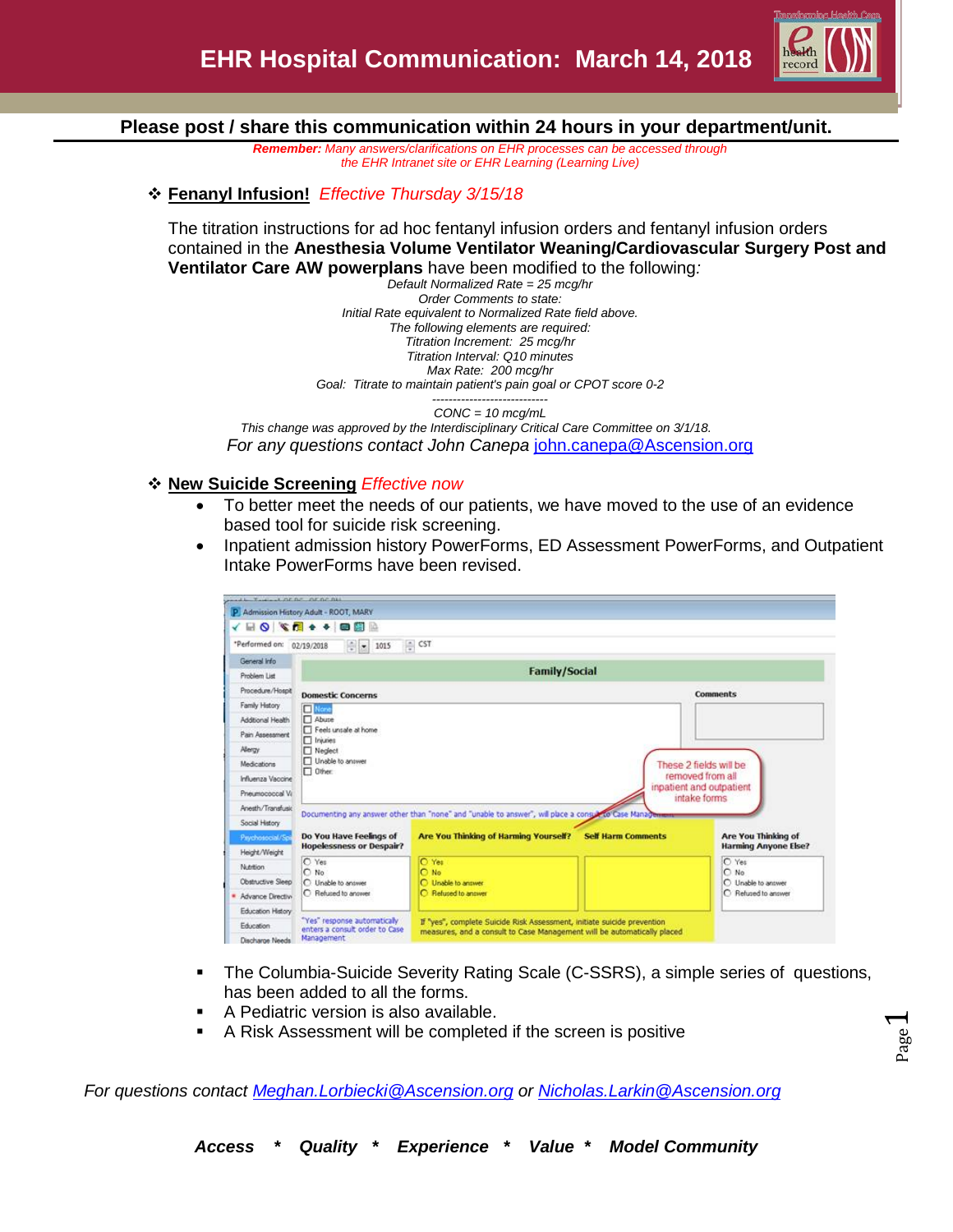

## **Modifications to the Columbia-Suicide Severity Rating Scale (C-SSRS) Adult and Pediatric (Effective – 3/16/2018)**

 Reference text has been added to Question 6 on both the adult and the pediatric screening tools. Conditional logic has been added to Question 6b as well, so that it becomes available only if the answer to Question 6 is "yes". Adult

| 6. Have you done anything, started to do anything, or prepared to do anything to end your life?                                                    | IO Yes<br>O<br>No.                                               |
|----------------------------------------------------------------------------------------------------------------------------------------------------|------------------------------------------------------------------|
| Ask question 6b if answer to question 6 is "yes"                                                                                                   |                                                                  |
| 6b. How long ago did you do any of these?                                                                                                          | $\bigcirc$ Within the past 3 months<br>Greater than 3 months ago |
| <b>Pediatric</b>                                                                                                                                   |                                                                  |
| 6. Did you ever do anything to try to kill yourself or make yourself not alive anymore? What did you<br>do? Did you ever hurt yourself on purpose? | IO Yes<br>∩<br>⊢No                                               |
| Ask question 6b if answer to question 6 is "yes"                                                                                                   |                                                                  |
| 6b. How long ago did you do any of these?                                                                                                          | Within the past 3 months<br>Greater than 3 months ago            |

*For questions contact [Meghan.Lorbiecki@Ascension.org](mailto:Meghan.Lorbiecki@Ascension.org) or [Nicholas.Larkin@Ascension.org](mailto:Nicholas.Larkin@Ascension.org)*

## **Reference text for "Availability of lethal means" question (Effective – 3/16/2018)**

Reference text, describing the nature of the lethal means, has been added to the "Availability of lethal means" question found in BH and ED documentation

| <b>Availability of Lethal Means</b>                              | Yes | ≧ No |
|------------------------------------------------------------------|-----|------|
| (Access to firearms, access to medications for<br>overdose, etc) |     |      |

*For questions contact [Meghan.Lorbiecki@Ascension.org](mailto:Meghan.Lorbiecki@Ascension.org) or [Nicholas.Larkin@Ascension.org](mailto:Nicholas.Larkin@Ascension.org)*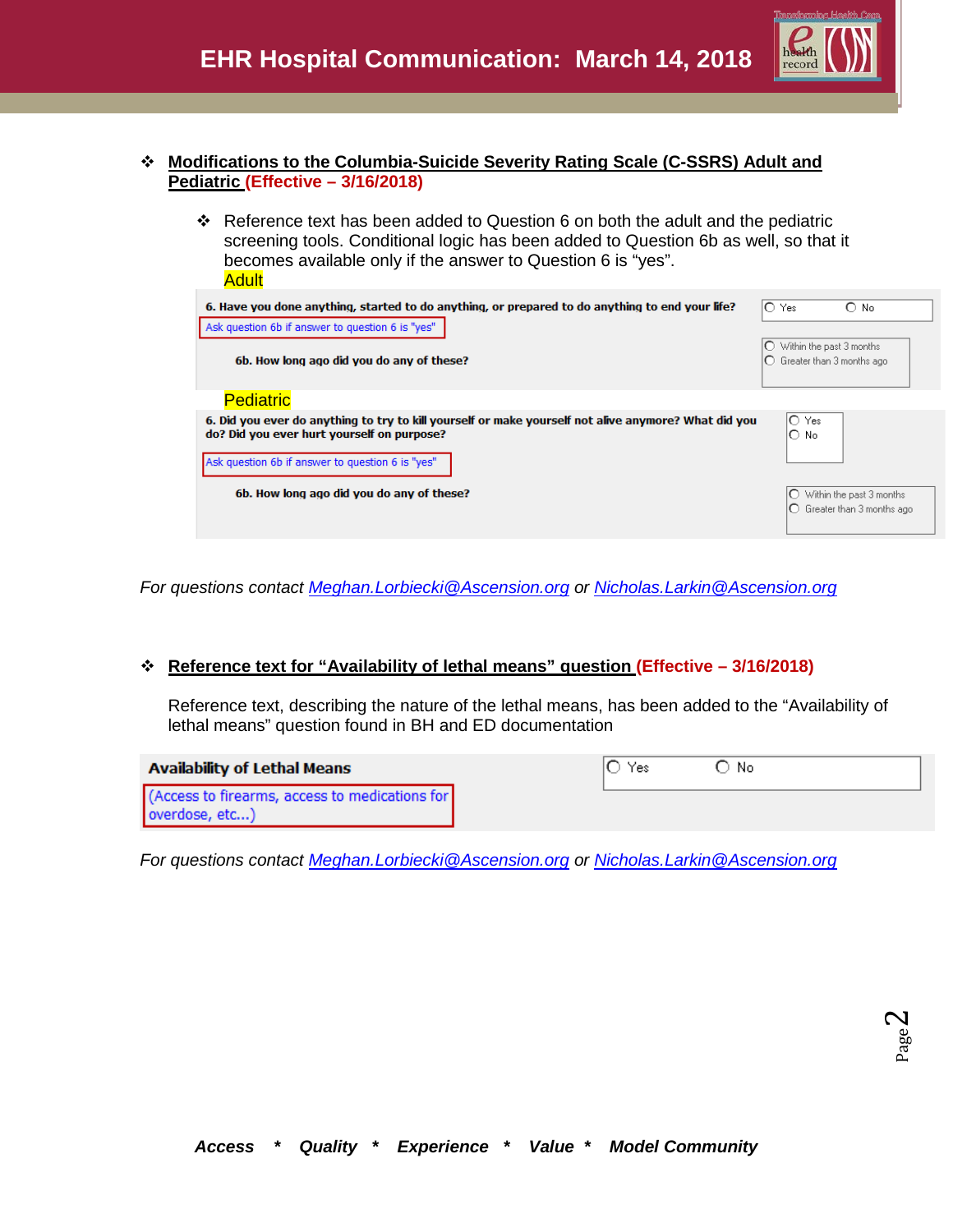

## **"Suicide Prevention Resources" patient education now available (Effective – 3/16/2018)**

"Suicide Prevention Resources" patient education is now available within the patient education module in EHR. This hand out should be given to all patients who answered "Yes" to questions 1 or 2 on the C-SSRS. Reference text on the form advises you to provide the patient with this handout.



*For questions contact [Meghan.Lorbiecki@Ascension.org](mailto:Meghan.Lorbiecki@Ascension.org) or [Nicholas.Larkin@Ascension.org](mailto:Nicholas.Larkin@Ascension.org)*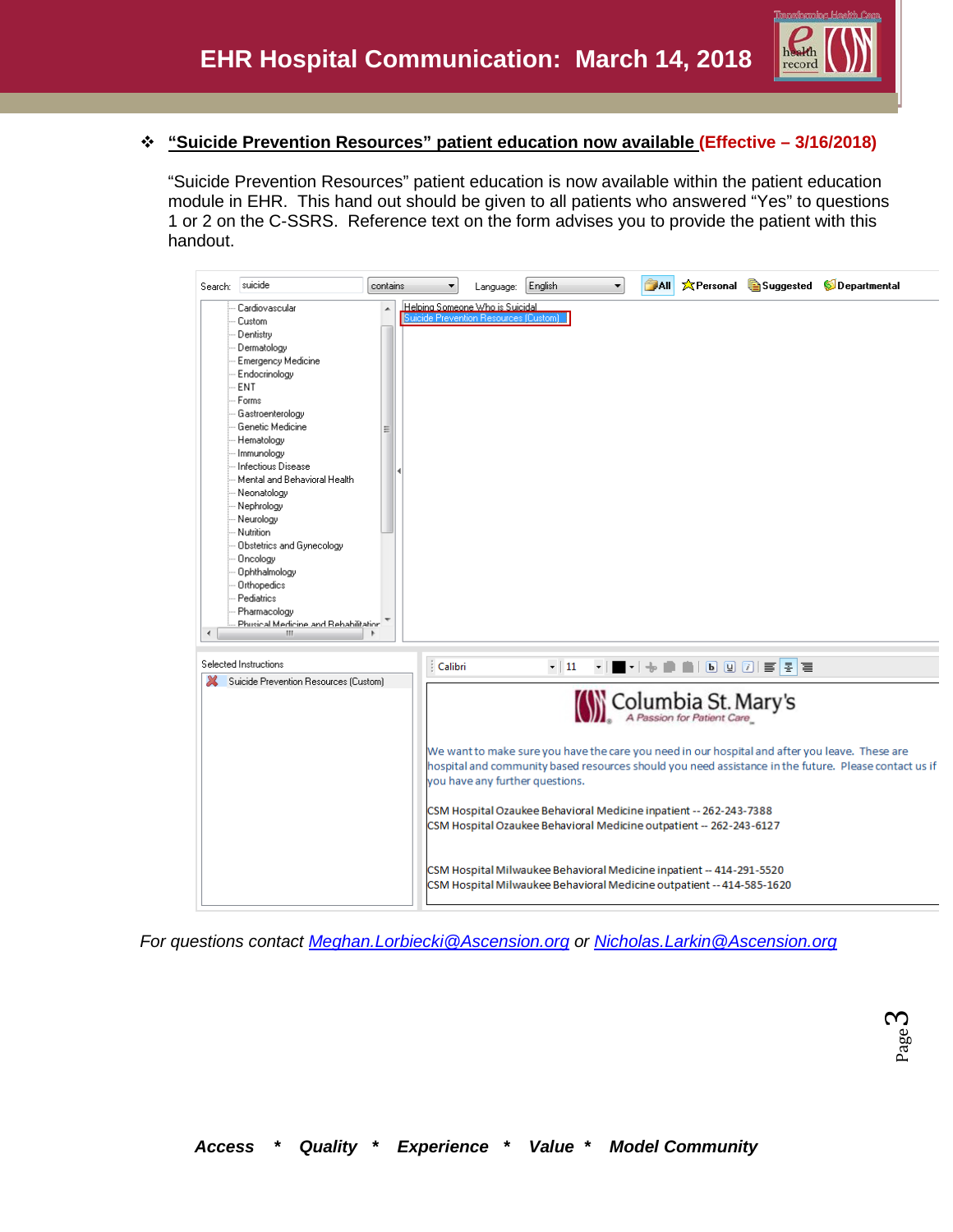

Page 4

## **Managing Your Pain at Home - New AW Pain Discharge Education Form – Available now**

A new pain education handout related to pain management at home is now available. This handout was created by Ascension Wisconsin, with the new JC pain standards in mind.

- Should be given on discharge to ALL patients who have pain
- MUST be given to anyone with a narcotic Rx on discharge
- Is available in both FirstNet (for ED) and PowerChart (for inpatients and outpatients)
- It is acceptable to give additional pain education handouts currently available in the  $EHR$ for source-specific pain, but this handout is **required**

Note that this handout will list  $1<sup>st</sup>$  with any search for pain, and the title clues you in that this is a "Must give for pain".

| <b>ROOT, MARY</b><br><b>PCP:Wilkerson, Suzanne M MD</b><br>Attending: Wilkerson, Suzanne M MD |                                                               |           | DOB:03/16/1982<br>Age:35 years<br><b>Adv Dir:No</b>                                                        |             |                                                                     | <b>Sex:Female</b><br>Loc:SMM ICUA; AU<br><b>Code Status: No Ac</b> |
|-----------------------------------------------------------------------------------------------|---------------------------------------------------------------|-----------|------------------------------------------------------------------------------------------------------------|-------------|---------------------------------------------------------------------|--------------------------------------------------------------------|
| <b>Instructions</b><br>Follow Up                                                              |                                                               |           |                                                                                                            |             |                                                                     |                                                                    |
| pain<br>Search:                                                                               | contains                                                      | Language: | English                                                                                                    | <b>TAIL</b> | 文Personal                                                           | <b>Suggested</b>                                                   |
| □ Patient Education<br>i— Cardiovascular.<br>l— Custom.                                       | Abdominal Pain During Pregnancy<br>Ξ<br>Abdominal Dain, Adult |           | [!Managing your pain at home- Must give for pain (Custom)<br>Abdominal Pain During Pregnancy, Easy-to-Read |             | Back Pain, Adult<br>Back Pain, Pediatric<br>District Example on the | Back Pain, Adult, Easy-to-Real                                     |

#### **Coping with labor algorithm now added to the "PRN Response" powerform (Effective – 3/16/2018)**

To effectively capture the PRN response of patients in labor, the Coping with Labor algorithm will now be available within the "PRN response" powerform.

| PRN Response - General Other - TESTING, PATIENT37<br>P |                                                                                                                                    |  |  |  |  |
|--------------------------------------------------------|------------------------------------------------------------------------------------------------------------------------------------|--|--|--|--|
| ◼◙▏▓▩◂◂▮▩▦                                             |                                                                                                                                    |  |  |  |  |
| *Performed on:                                         | CDT<br>÷<br>≑<br>03/13/2018<br>1355<br>l.                                                                                          |  |  |  |  |
| <b>Vital Signs</b>                                     | Intervention Info:                                                                                                                 |  |  |  |  |
| Pain Re-Evaluation A                                   | butorphanol                                                                                                                        |  |  |  |  |
| NIPS (0-1YR)                                           | Performed by Testing1 OE BC, OE BC RN on 03/13/2018 13:40 CDT                                                                      |  |  |  |  |
| <b>FLACC Pain Scale</b>                                | butorphanol, 1mg                                                                                                                   |  |  |  |  |
| Comfort B                                              | IV Push,*Site Not Required,Pain                                                                                                    |  |  |  |  |
| CPOT                                                   |                                                                                                                                    |  |  |  |  |
| N-PASS                                                 |                                                                                                                                    |  |  |  |  |
| <b>PRN</b> Medication Res                              | <b>Coping with Labor</b>                                                                                                           |  |  |  |  |
| Coping with Labor                                      | States Coping<br>States Not Coping<br>Demonstrates/observed coping behavior<br>Demonstrates/observed non-coping behavior<br>Other: |  |  |  |  |

*For questions contact Patricia O'Connell at [Patricia.OConnell2@ascension.org](mailto:Patricia.OConnell2@ascension.org)*

*For questions, contact [Paul.Abegglin@Ascension.org](mailto:Paul.Abegglin@Ascension.org)*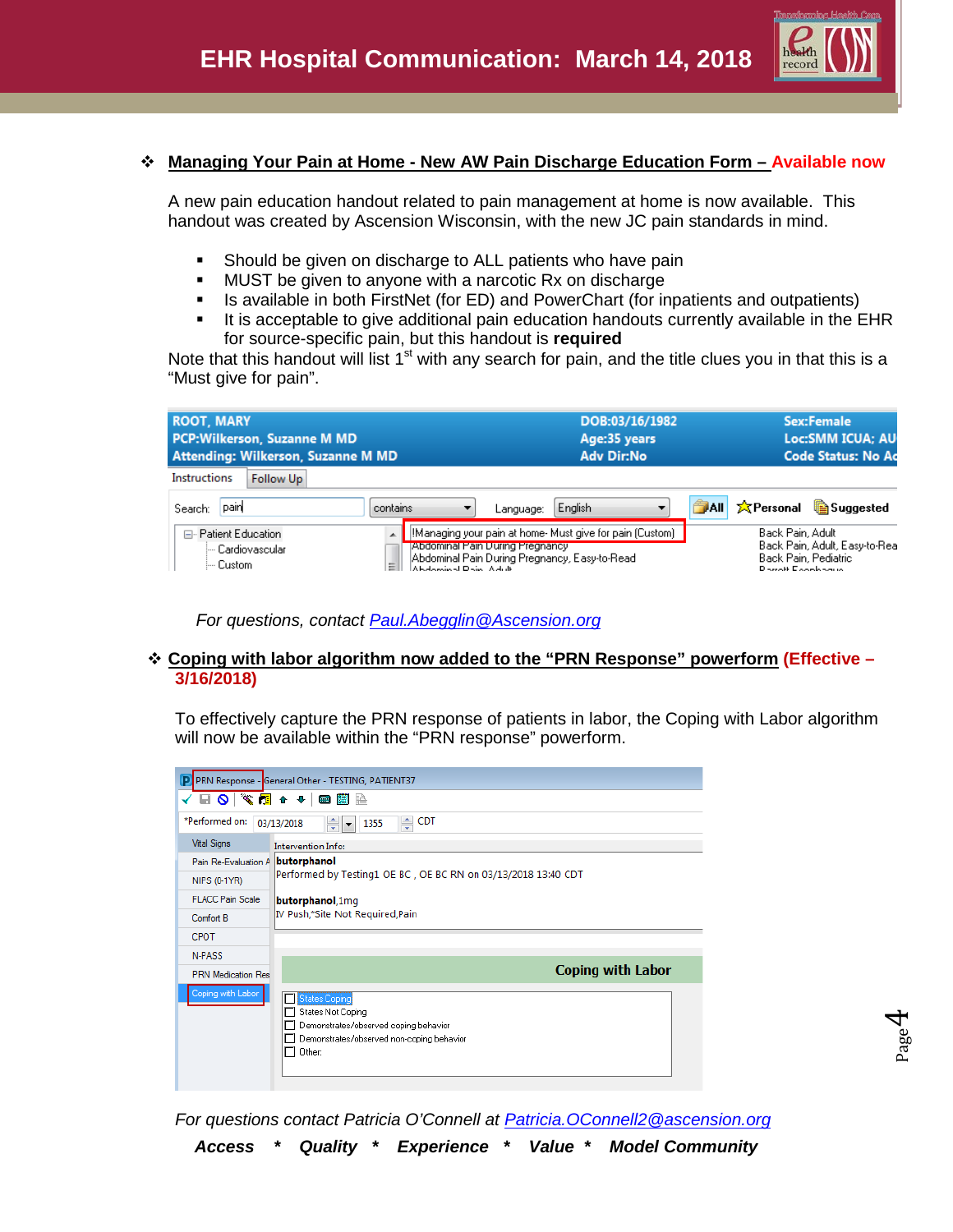

## **IPOCs—Removing discontinued Outcomes/Interventions from view**

Completed or discontinued Outcomes or Interventions will still show in both the Orders and Document in Plan view of the Plans of Care if the display (found at the bottom left of the Document in Plan view) is set to **All Outcomes**.

| 4 Outcomes |                                                                        |                                 |
|------------|------------------------------------------------------------------------|---------------------------------|
|            | ◯ Display neurological signs within patient's normal range Completed   | <b>Displayed: All Outcomes</b>  |
|            | ◯ Verbalize understanding of condition, therapy regime Completed       |                                 |
|            | ighthal Maintain adequate cerebral perfusion pressure to mai Completed | <b>Show Additional Outcomes</b> |
|            | 指版   NIH Stroke Score <br>Activated                                    |                                 |

Reset the display to **Show All Outcomes in the Last 1 Minutes** to display active Outcomes and Interventions.

| <b>P</b> Show Additional Outcomes                          |  |  |  |
|------------------------------------------------------------|--|--|--|
| ---------------<br>Show All Outcomes in the Last<br>etinut |  |  |  |
| <b>Show All Outcomes</b>                                   |  |  |  |
| Cancel<br>Reset<br>OK                                      |  |  |  |
|                                                            |  |  |  |

Remember, if the entire plan has been discontinued, it will still list in the Document in Plan view, but will have dropped to the bottom and have a status of **Discontinued**.

| Ε            | Fall Prevention and Management EBP Adult IPOC, High Risk Fall Management (Initiated) 12/19/2017 10:13 CST |                        |                     |    |
|--------------|-----------------------------------------------------------------------------------------------------------|------------------------|---------------------|----|
| <b>H</b>     | Patient Remain Free from Falls and Injury                                                                 | $12/19/2017$ 10:13 CST |                     | v. |
| H            | Caregiver Verb Understand Fall Risk Care                                                                  | 12/19/2017 10:14 CST   |                     | v, |
| $\mathbb{H}$ | Caregiver Takes Action Control Fall Risk                                                                  |                        |                     | v. |
| $\mathbb{H}$ | <b>Part Educate on Sources of Support</b>                                                                 |                        |                     |    |
| $\mathbb{H}$ | inta Educate Patient/Caregiver on Fall Prevention in the Home                                             |                        |                     |    |
| <b>H</b>     | and Educate Patient/Caregiver of Home Safety                                                              |                        |                     |    |
| H            | J'Work w Provider to Assure Assistive Device Eval is Complete                                             |                        |                     | v, |
| H            | Collaborate With Provider For Post Discharge Care                                                         |                        |                     |    |
|              | Pain Management Acute Adult EBN IPOC Discontinued) 2/19/2017 9:52 CST - 03/14/2018 7:13 CDT               |                        |                     |    |
|              | □ 数 n Collaborate With Provider When Pain Outcome Not Met                                                 | 12/19/2017 10:23 CST   | 03/14/2018 7:13 CDT |    |

Please make every effort to be attentive, and not document to discontinued Outcomes/Interventions/IPOCs.

*For questions contact Karen Shapiro at [Karen.Shapiro@Ascension.org](mailto:Karen.Shapiro@Ascension.org)*